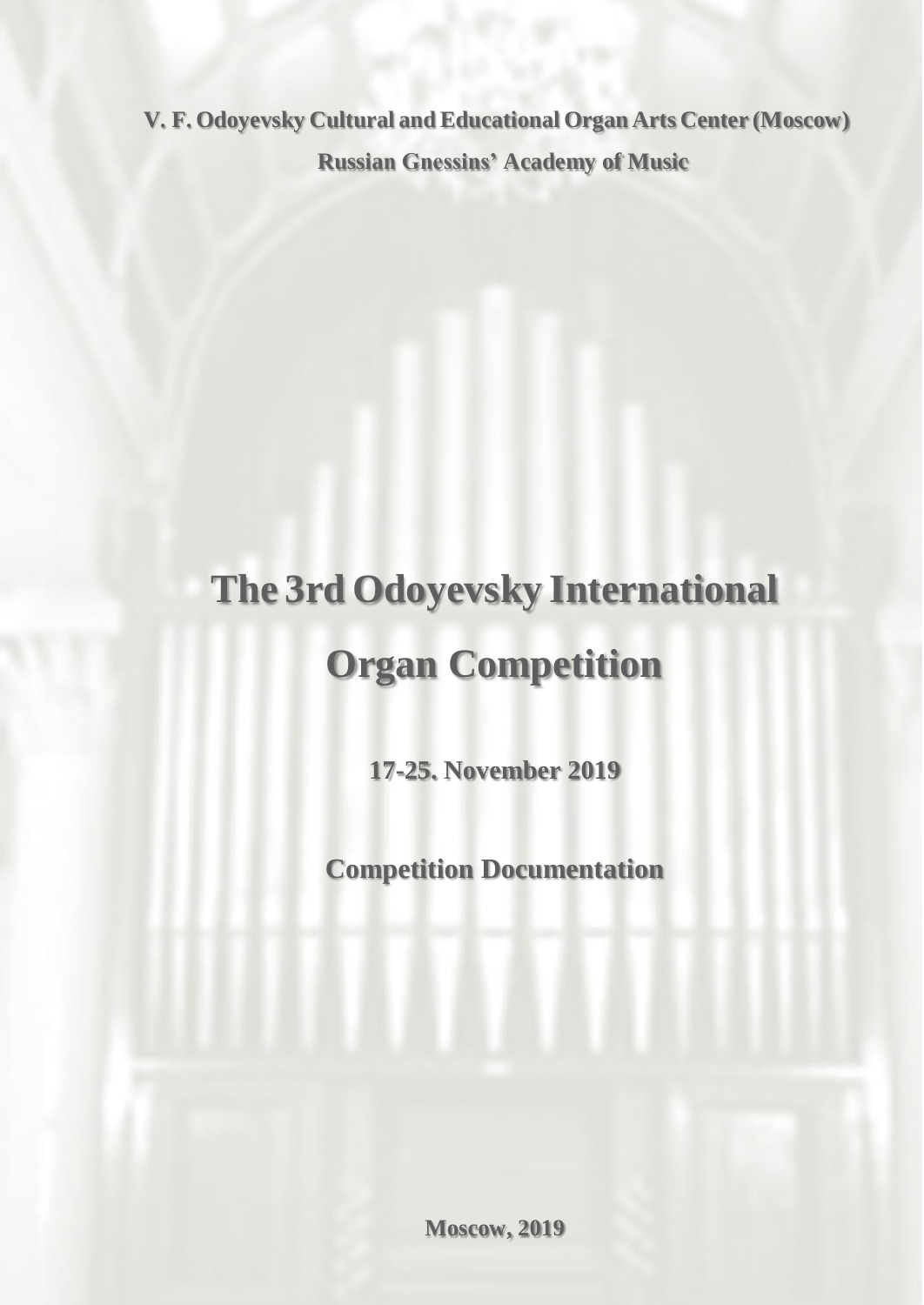# **Content**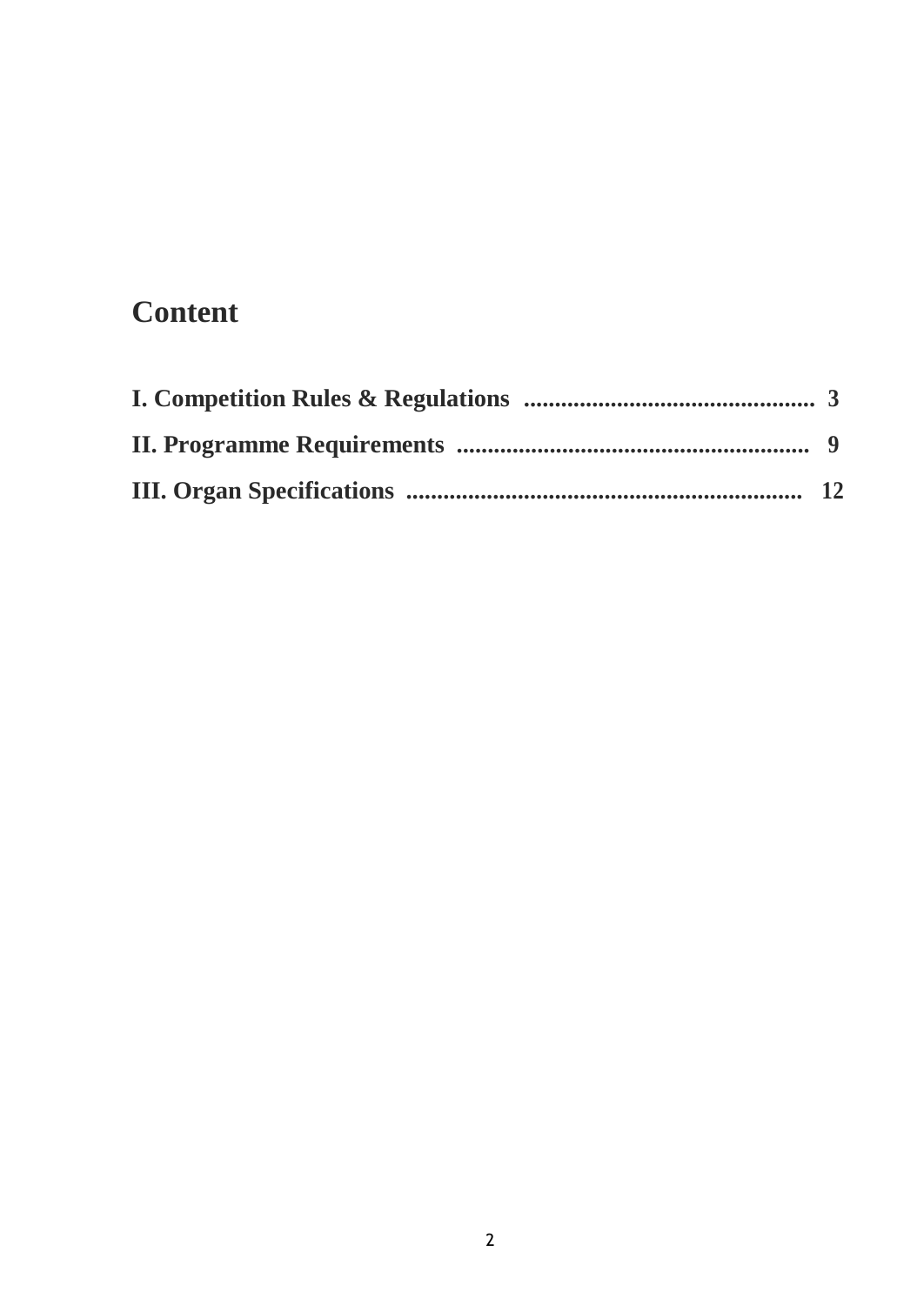# **I. Competition Rules & Regulations**

# **1. GENERAL INFORMATION**

- 1.1. The Odoyevsky International Organ Competition (hereafter referred to as "Competition") aims to develop the art of organ playing and musical education in Russia, to support talented young organists, to promote international cultural cooperation, to preserve and enrich the best traditions of different organ schools, as well asto draw the attention of the wider public to classical music.
- 1.2. The Competition is organized by the Odoyevsky Cultural and Educational Organ Arts Center (Moscow) and the Russian Gnessins' Academy of Music, which constitute the Organizing Committee and appoint the Jury.
- 1.3. The Jury consists of prominent organ specialists from Russia and abroad.

## **2. PLACE AND TIMINGS**

- 2.1. The Competition is held in the Russian Gnessins' Academy of Music and other suitable venues in Moscow.
- 2.2. The Competition takes place every second year during the second half of November.
- 2.3. Dates of the Competition events and the list of venues are announced in the year of each Competition, not later than 20 April.

## **3. ELIGIBILITY**

- 3.1. Participants should be not younger than 17 and not older than 33 on the opening day of the Competition.
- 3.2. Winners of the First Prize of the Competition are not allowed to participate in subsequent competitions.
- 3.3. Participants' performance skills are to be confirmed by letters of recommendation in accordance with item 4.3 of the present Rules & Regulations.
- 3.4. A maximum of 24 performers are allowed to take part in the Competition, selected after consideration of applications submitted in accordance with the present Rules & Regulations.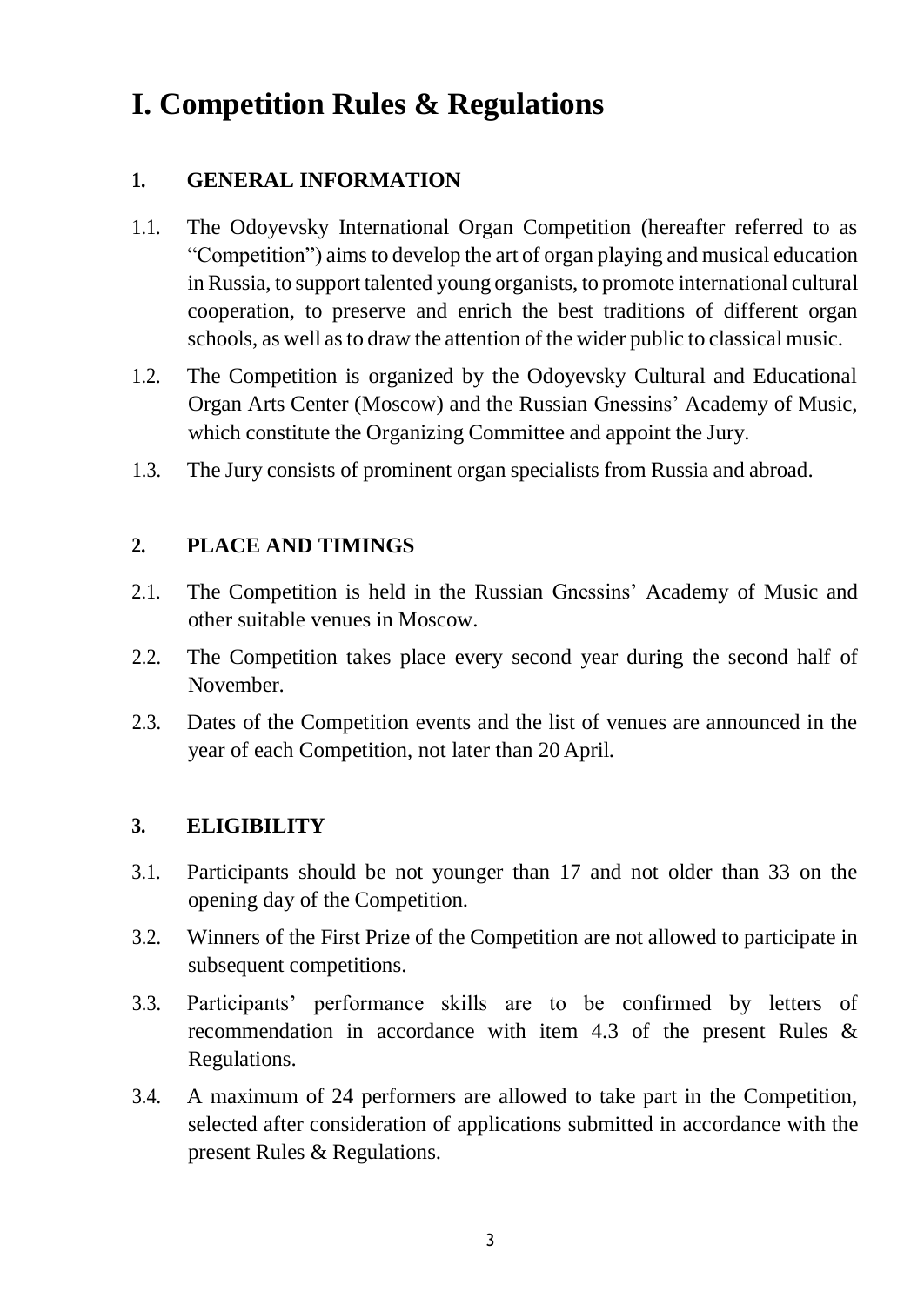## **4. APPLICATION REQUIREMENTS**

4.1. An application should be sent to the following address:

Odoyevsky International Organ Competition

Russian Gnessins' AcademyMusic Povarskaya str., 30-36 Moscow, Russian Federation, 121069

An electronic copy should be sent by e-mail simultaneously to

[organ-competition@gnesin-academy.ru](mailto:organ-competition@gnesin-academy.ru)

- 4.2. The deadline for applications is 10 October of the year in which the Competition takes place (as confirmed by postmarks and e-mail dates).
- 4.3. Applicants should submit the following documents:

– a signed application letter in a free form addressed to the Organizing Committee of the Odoyevsky International Organ Competition, in which the applicant expresses his intention to participate in the Competition in accordance with all its rules, provides contact information including postal address, phone number and e-mail address, and (if necessary) makes requests envisaged by the items 5.6 and 8.5 of the present Rules & Regulations;

– two letters of recommendation signed by the applicant's teachers or by internationally recognized concert organists;

– a detailed programme for each round and expected performance duration of each piece;

– a copy of the applicant's identification document (passport or birth certificate);

– a curriculum vitae which may be used inpublications;

– color digital photographs, image size being not less than 1748 x 2480, suitable for publications (in electronic form only);

- 4.4. Applicants are recommended also to submit the following:
	- copies of documents detailing the applicant's musical education;
	- copies of laureate diplomas or certificates awarded at music competitions;

– information about any organ concerts given in the course of 12 months preceding the date of the application.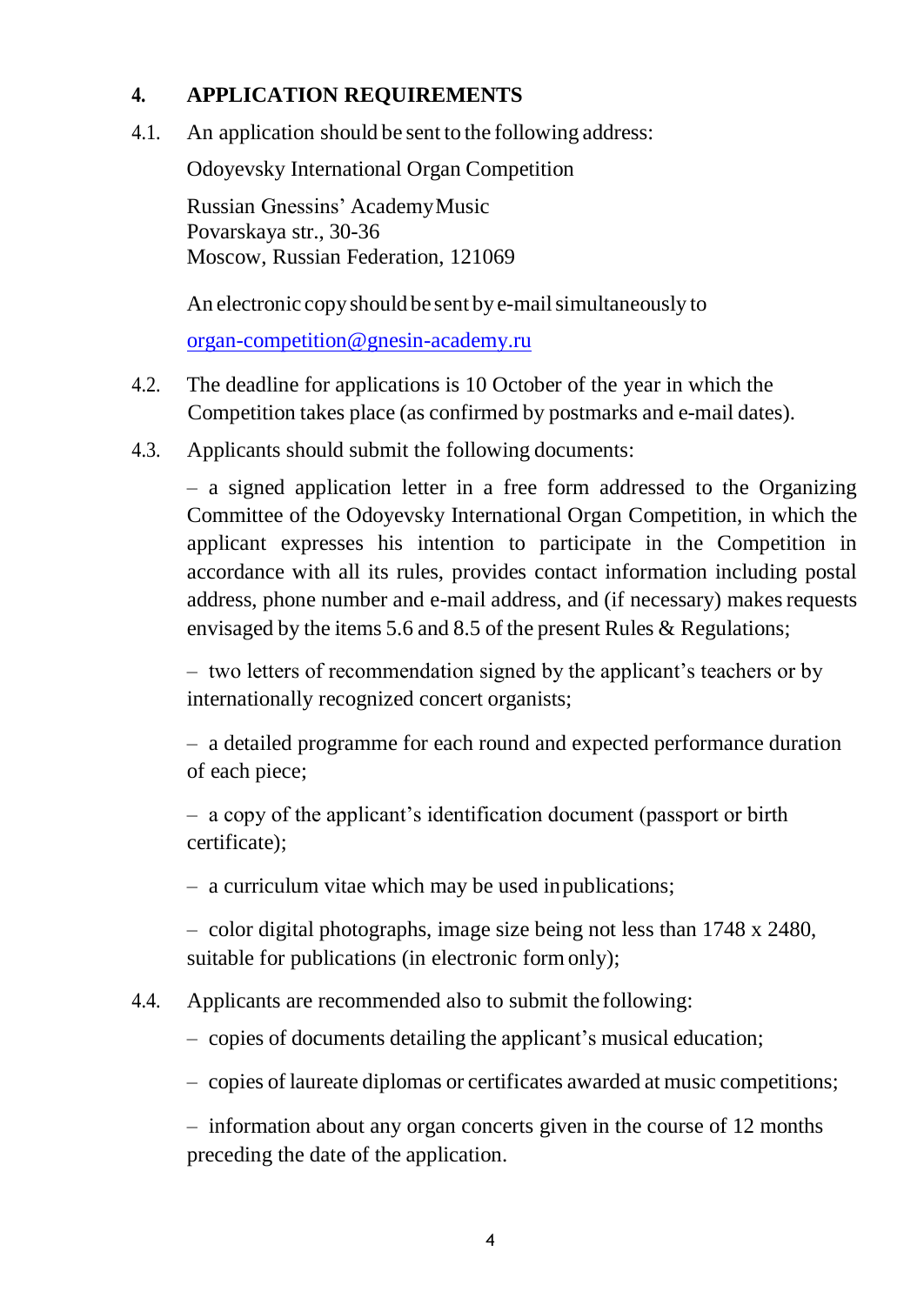- 4.5. Applications which do not contain all the documents specified in clause 4.3 of Rules & Regulations will be refused.
- 4.6. A non-refundable fee (3 000 roubles) is payable by those participants who are selected after the consideration of applications. It should be transmitted to the settlement account of the Russian Gnessins' Academy of Music (see Chapter 10) in roubles. The bank transfer order should include the applicant's full name, and purpose of payment should be stated as: "Odoyevsky International Organ Competition application fee". It is allowed to make this payment in Moscow immediately before the Competition.

# **5. COMPETITION RULES**

- 5.1. The Competition consists of four rounds in the form of open auditions and concerts.
- 5.2. A maximum of 24 participants will take part in the first round, 12 in the second round, 6 in the third round, and 3 in the Final.
- 5.3. The order in which participants perform will be decided by drawing lots before the first round, and maintained until the end of the Competition. The Jury has the right to change the order of playing in the event of the illness of a participant or because of other unforeseen circumstances.
- 5.4. All auditions are open to the public.
- 5.5. Any piece of a participant's programme may be performed from memory or with scores at his discretion.
- 5.6. At the request of a participant, included in his application, his performance may be assisted by a person appointed by the organizers of the Competition. It is also allowed to perform without an assistant, or with an assistant invited by the participant himself. In this case the assistant should not be a participant's teacher, or a contestant of the Competition.
- 5.7. Rehearsal facilities and time before each round will be provided for participants in accordance with a schedule approved by the organizers of the Competition.
- 5.8. No written or oral contacts between participants and members of the Jury will be permitted from the start of the Competition until the announcement of the results.
- 5.9. The results will be announced immediately after the conclusion of each round.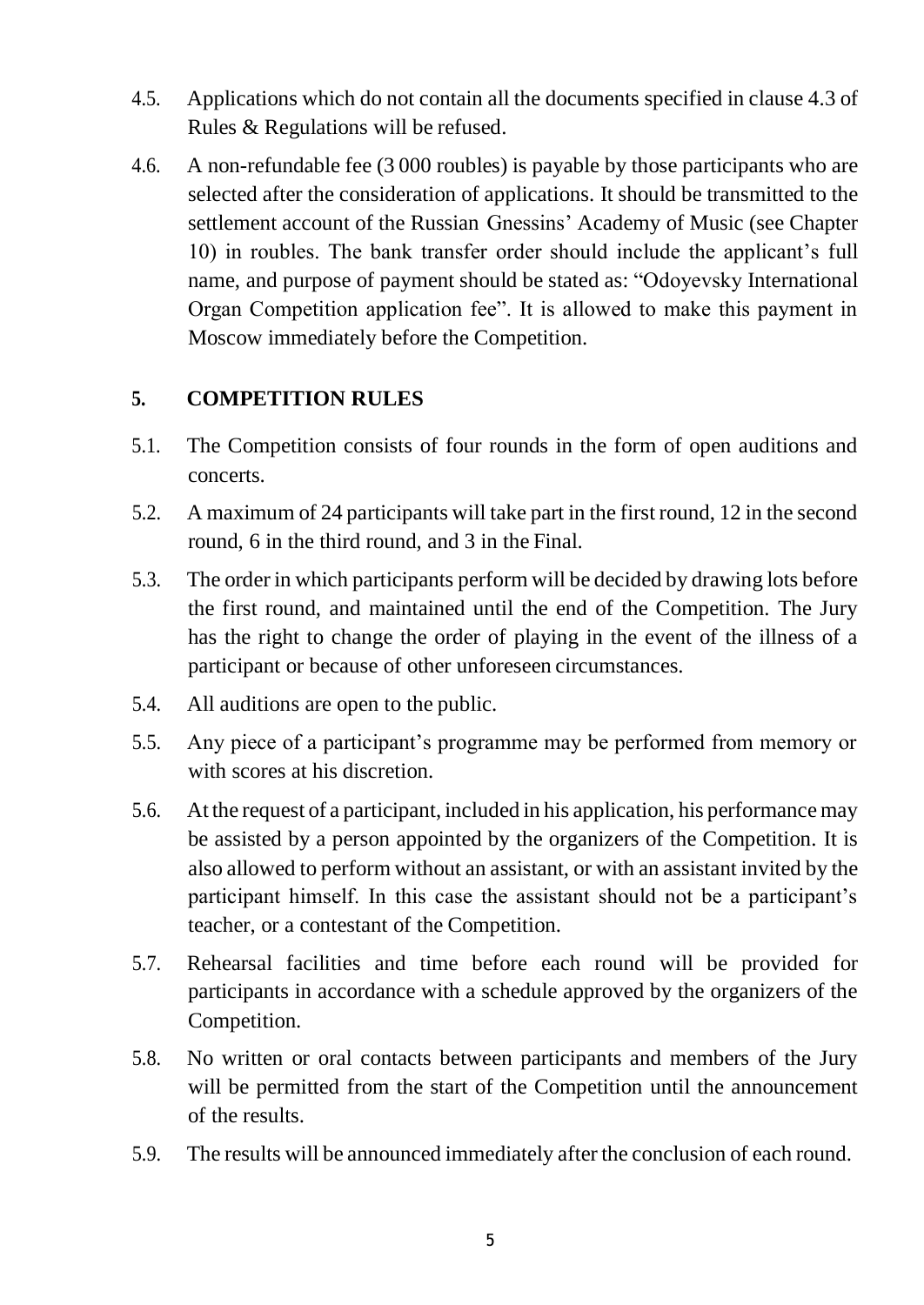### **6. PROGRAMME REQUIREMENTS**

- 6.1. Participants should draw up their performance programme in accordance with Competition organizers' requirements, which take account of the artistic and technical features of the organs on which the works will be performed.
- 6.2. Along with the traditional organ repertoire (J. S.Bach, C. Franck, F. Mendelssohn-Bartholdy, F. Liszt, J. Brahms), the Competition programme includes  $20<sup>th</sup>$ century compositions, as well as a number of the most notable organ works of Russian composers.
- 6.3. Besides compulsory pieces, participants of the final round will have an opportunity to play a small concert programme created at their own discretion. The choice of pieces for the programme is to conform to Russian and international copyright legislation,which each participant hasthe responsibility to observe.
- 6.4. Requirements for the creation of a programme, and information about the venues and instruments to be used, can be found on the following site: [https://gnesin-academy.ru/organ\\_competition/](https://gnesin-academy.ru/organ_competition/)
- 6.5. Once submitted, no changes to the programmes will be allowed.

# **7. PRIZES AND AWARDS**

7.1. Participants selected for the final (fourth) round will be prizewinners. They will be awarded the following prizes funded by charitable donations and sponsorship:

| 1st prize | 120 000 roubles |
|-----------|-----------------|
| 2nd prize | 60 000 roubles  |
| 3rd prize | 40 000 roubles  |

The finalists will also receive corresponding Prizewinner Certificates.

- 7.2. Participants in the third round who are not selected for the fourth round will receive certificates and a 20 000 roubles prize.
- 7.3. The winner of the Competition will get an opportunity to make a concert tour over Russian cities as an additional reward.
- 7.4. By special decision of the Jury the winner of the Competition may be awarded a Grand Prix.
- 7.5. The Prizes will be awarded on the final day of the Competition.
- 7.6. Decisions of the Jury are final and not subject to revision.
- 7.7. By agreement with the organizers of the Competition special and additional prizes may be provided by Russian and foreign state, commercial, public and other organizations.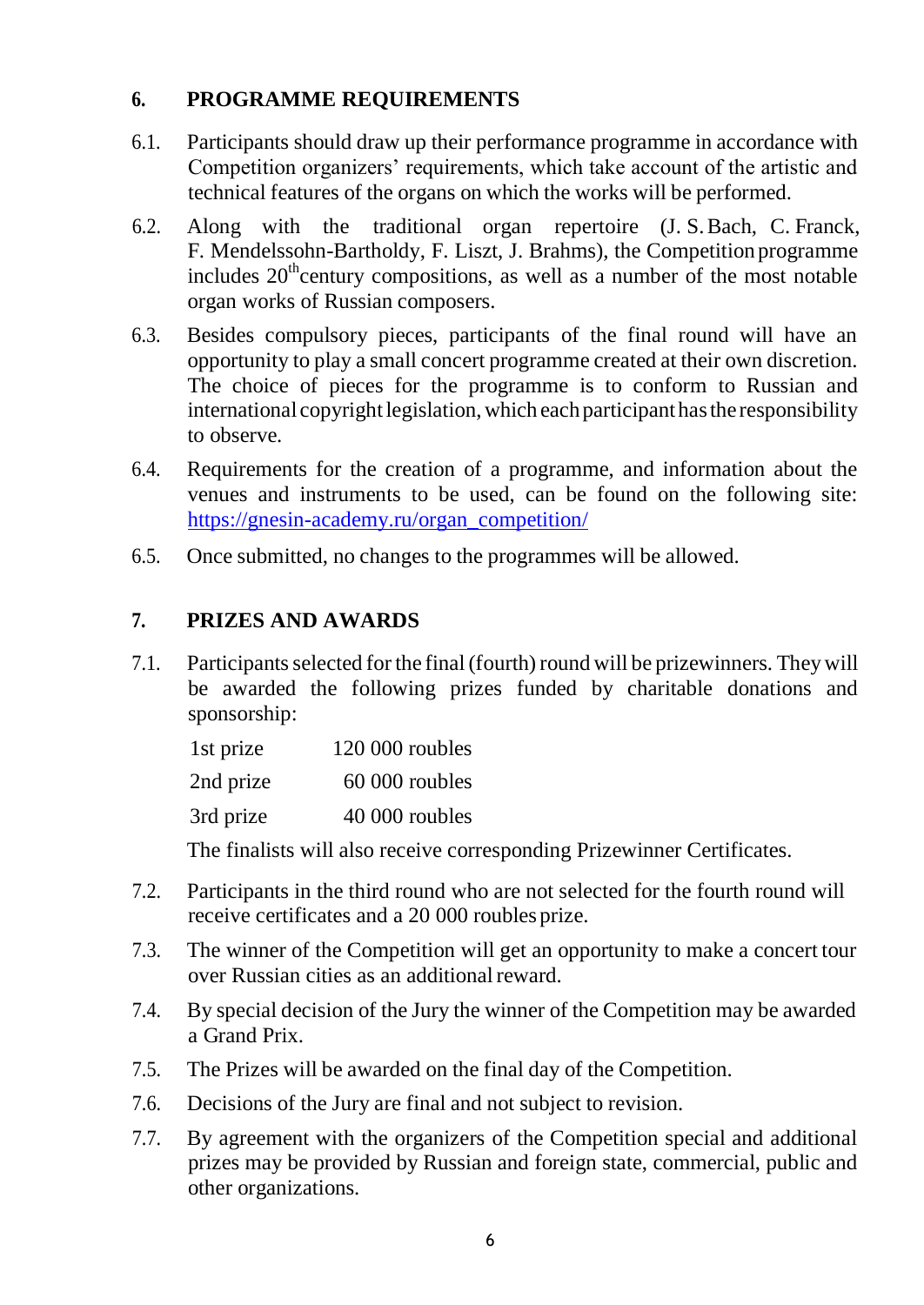### **8. OTHER CONDITIONS**

- 8.1. Documents addressed to the Organizing Committee should be written in Russian or English.
- 8.2. Submitted documents and materials will not be returned to applicants.
- 8.3. The composition of the Jury will be announced not later than 20 June of the year in which the Competition takes place. The Organizing Committee is permitted to make alterations in the composition of the Jury not later than two months before the opening of the Competition, or even later in case of unexpected circumstances.
- 8.4. Candidates will be informed whether or not their application has been successful via the e-mail address given by them, not later than 20 October of the year in which the Competition is held.
- 8.5. During the competition participants can be accommodated in the student residence of the Russian Gnessins' Academy of Music, and assistance in obtaining an entry permit for the Russian Federation can be provided, if corresponding requests are made at the time of application.
- 8.6. It is an essential condition of participation that the Organizing Committee receive documentary proof of payment of the application fee.
- 8.7. Participants are not allowed to perform in public concerts in the period between the start of the Competition and the announcement of the results.
- 8.8. Finalists accept the responsibility to perform selected pieces from their Competition programme for recording purposes on instruments chosen by the organizers of the Competition, all rights being reserved by the latter.
- 8.9. The Competition events can be broadcast live, streamed via the Internet or recorded for later transmission by any audio and video carrier, all rights being reserved by the organizers of the Competition.
- 8.10. The use of cameras or video cameras during the Competition rounds is not allowed unless approved in writing by the Organizing Committee.
- 8.11. Prize money will be paid in roubles, tax being deducted in accordance with the Russian legislation.
- 8.12. The submission of an application implies that the applicant accepts all the terms and conditions of the Competition as set out in the present Rules & Regulations. Any infringement of these rules will lead to immediate disqualification of the participant.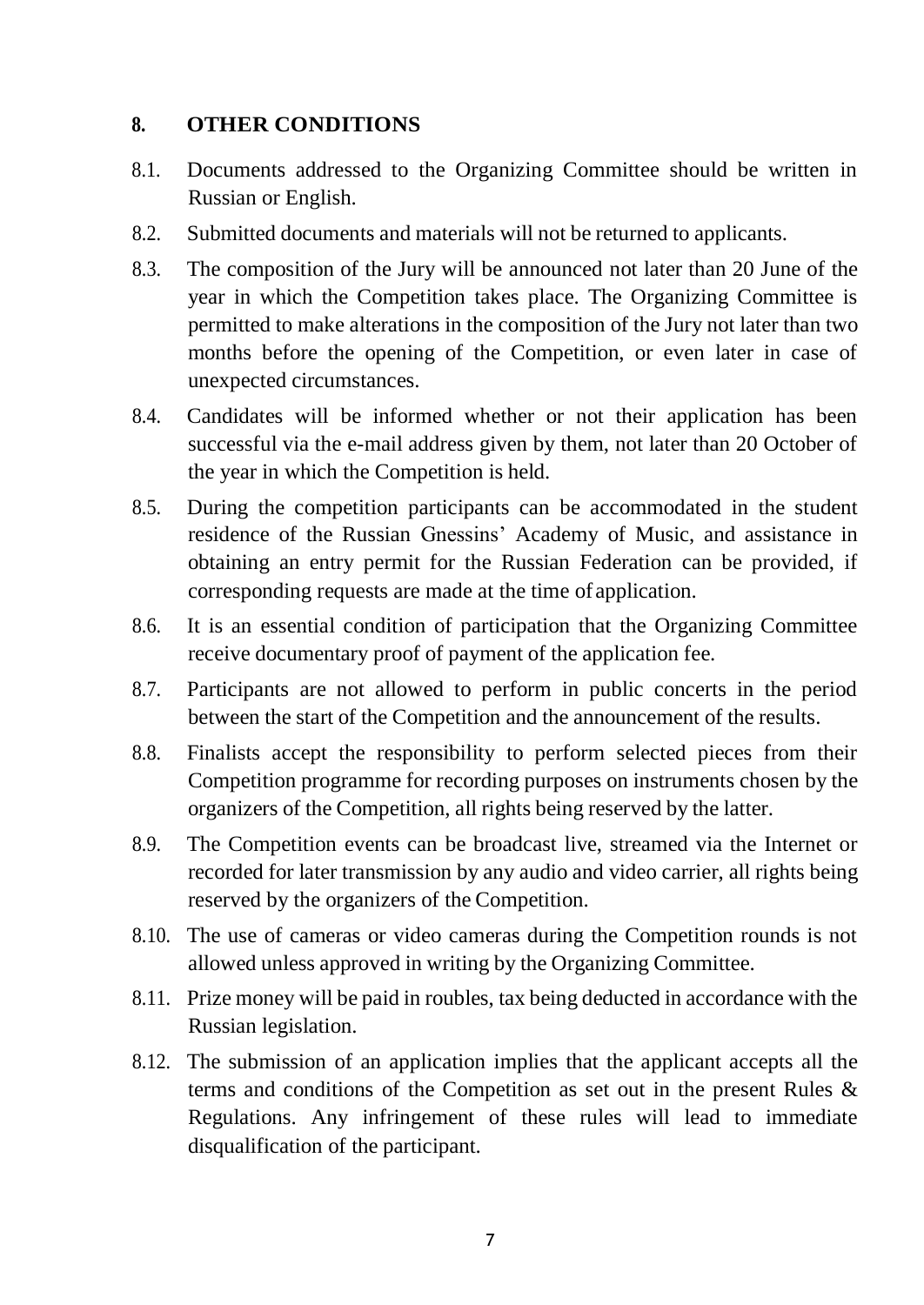- 8.13. The organizers of the Competition reserve the right to make amendments to the present Rules & Regulations. Such amendments are to be made not later than two months before the opening of the Competition, its participants being notified promptly.
- 8.14. An applicant can withdraw an application by sending a notification to the Organizing Committee in the same way as it is envisaged in clause 4.1 of the present Rules & Regulations.

## **9. CONTACT INFORMATION**

9.1. Any questions about the Competition should be addressed to:

Odoyevsky International Organ Competition

Russian Gnessins'Academyof Music Povarskaya str., 30-36 Moscow, Russian Federation, 121069 Tel./fax: +7 (495) 690-19-06 E-mail: [organ-competition@gnesin-academy.ru](mailto:organ-competition@gnesin-academy.ru)

9.2. Information about the Competition can be found at:

[https://gnesin-academy.ru/organ\\_competition/](https://gnesin-academy.ru/organ_competition/)

9.3. Organizational details and additional information will be forwarded to participants by e-mail to the addresses given in their applications.

# **10. BANKING ACCOUNT**

Федеральное государственное бюджетное образовательное учреждение высшего образования «Российская академия музыки имениГнесиных»

ИНН 7704018247 КПП 770401001 Л/счет 20736У53820 вУФКпо г. Москве Р/счет

40501810845252000079

ГУ Банка России по

ЦФО БИК 044525000

ОГРН 1027739774589

КБК 00000000000000000130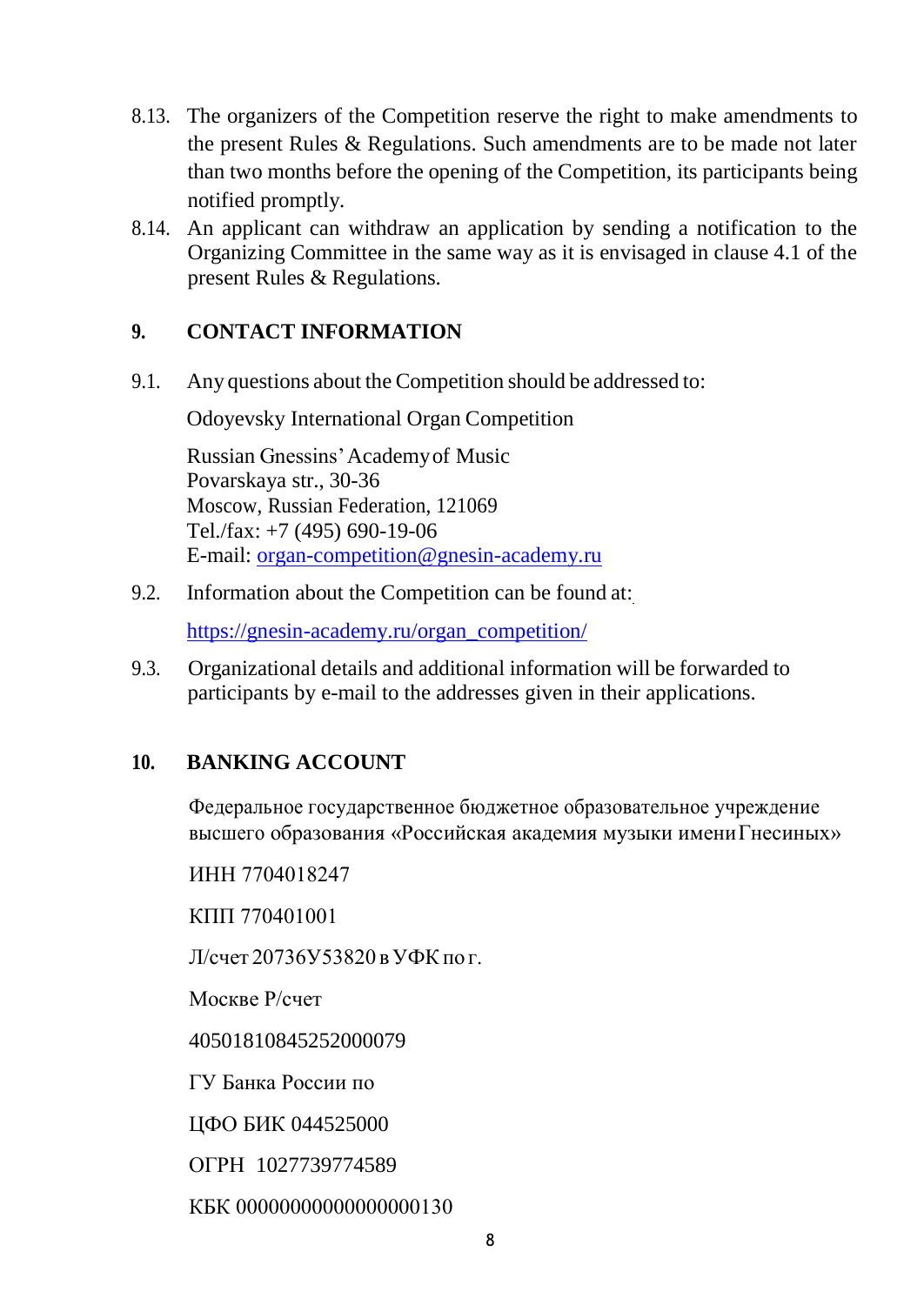# **II. Programme Requirements**

# **First Round (17-19.11.2019)**

# **S. Prokofiev (Organ) Hall at the Russian National Museum of Music**

#### **1. One of the following compositions:**

**Dieterich Buxtehude** – Prelude, fugue and Ciacona in c major, BuxWV 137 (ed. Belotti) **Dieterich Buxtehude** – Prelude in d major, BuxWV 139 (ed. Belotti) **Dieterich Buxtehude** – Prelude in d minor, BuxWV 140 (ed. Belotti) **Dieterich Buxtehude** – Prelude in f major, BuxWV 145 (ed. Belotti) **Dieterich Buxtehude** – Prelude in f sharp minor, BuxWV 146 (ed. Belotti) **Dieterich Buxtehude** – Prelude in g minor, BuxWV 148 (ed. Belotti) **Dieterich Buxtehude** – Prelude in a minor, BuxWV 153 (ed. Belotti) **Nicolaus Bruhns** – Prelude in g major (ed. Doblinger) **Nicolaus Bruhns** – Prelude in e minor (large) (ed. Doblinger)

#### **2. One of Johann Sebastian Bach's Trio-sonatas,** BWV 525-530

# **Second Round (20-21.11.2019)**

## **Concert Hall at the I. Stravinsky Music School**

**1. Georg Muffat:** One of Toccatas from *Apparatus musico-organisticus* (ed. Doblinger)

#### **2. One of the following compositions by J. S. Bach:**

Concerto a minor (after A. Vivaldi), BWV 593 Concerto c major (after A. Vivaldi), BWV 594 Concerto d minor (after A. Vivaldi), BWV 596

**3. Dmitri Dianov** – Tarantella

# **Third Round (22.11.2019)**

#### **Organ Hall at the Russian Gnessins' Academy of Music**

#### **1. One of Felix Mendelssohn Bartholdy's Sonatas, op. 65**

*or* 

**one of August Gottfried Ritter's Sonatas**

#### **2. One of the following compositions by Johannes Brahms:**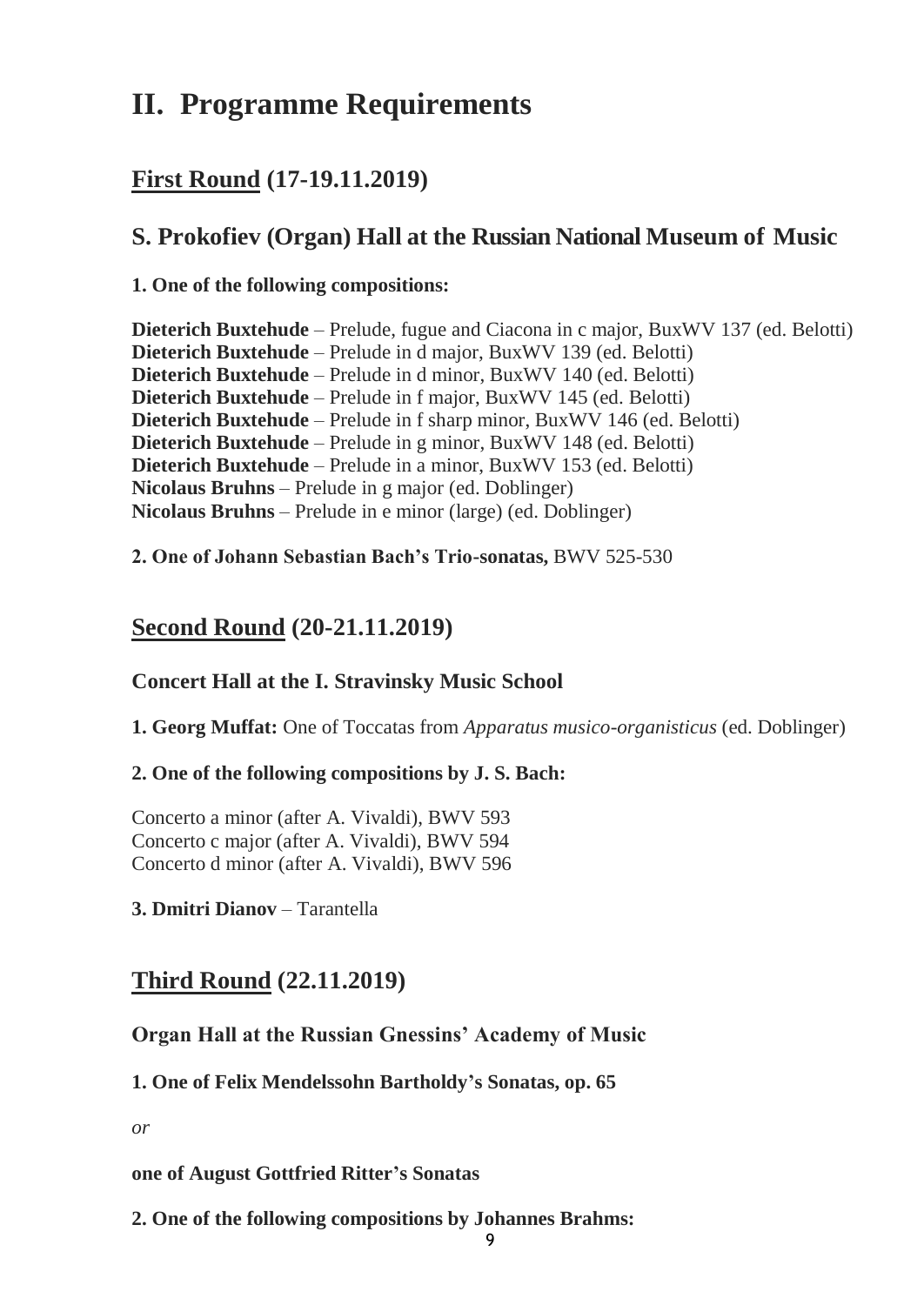Prelude and fugue in a minor, WoO 9 Prelude and fugue in g minor, WoO 10

*or*

#### **one of the following compositions by Alexander Glazunov:**

Prelude and fugue in d major, op. 93 (ed. Bärenreiter, 11222) Prelude and fugue in d minor, op. 98 (ed. Bärenreiter, 11222)

**3. Vladimir Odoyevsky** – *Prayer without Words* (ed. Bärenreiter, 8217)

# **Final Round (23-24.11.2019)**

# **First part (23.11.2019)**

## **The Cathedral of the Immaculate Conception of the Holy Virgin Mary**

**1. Francois Couperin** – *Offertoire sur les Grands jeux* from *Messe pour les Paroisses*

*or*

**Nicolas de Grigny** – *Offertoire sur les Grands jeux* from *Premier Livre d'orgue*

#### **2. One of the following compositions by Johann Sebastian Bach:**

Fantasia and fugue in g minor, BWV 542 Toccata, Adagio and fugue in c major, BWV 564 Toccata (Prelude) and fugue in e major, BWV 566 Toccata and fugue in d minor, BWV 538 Toccata and fugue in f major, BWV 540 Prelude and fugue in a minor, BWV 543 Prelude and fugue in c minor, BWV 546 Prelude and fugue in g major, BWV 541 Prelude and fugue in e minor, BWV 548 Prelude and fugue in d major, BWV 532

#### **3. One of the following compositions:**

**César Franck** – *Pièce Héroïque* **César Franck** – *Prière* **César Franck** – Final **Franz Liszt** – Prelude and fugue on BACH (ed. Universal) **Luis Vierne** – *Carillon de Westminster* **Jehan Alain** – *Litanies* **Olivier Messiaen** – *Dieu parmi nous* from *La Nativité* **Dmitry Shostakovich** – Passacaglia from the Opera "Katerina Izmailova", op. 29 (ed.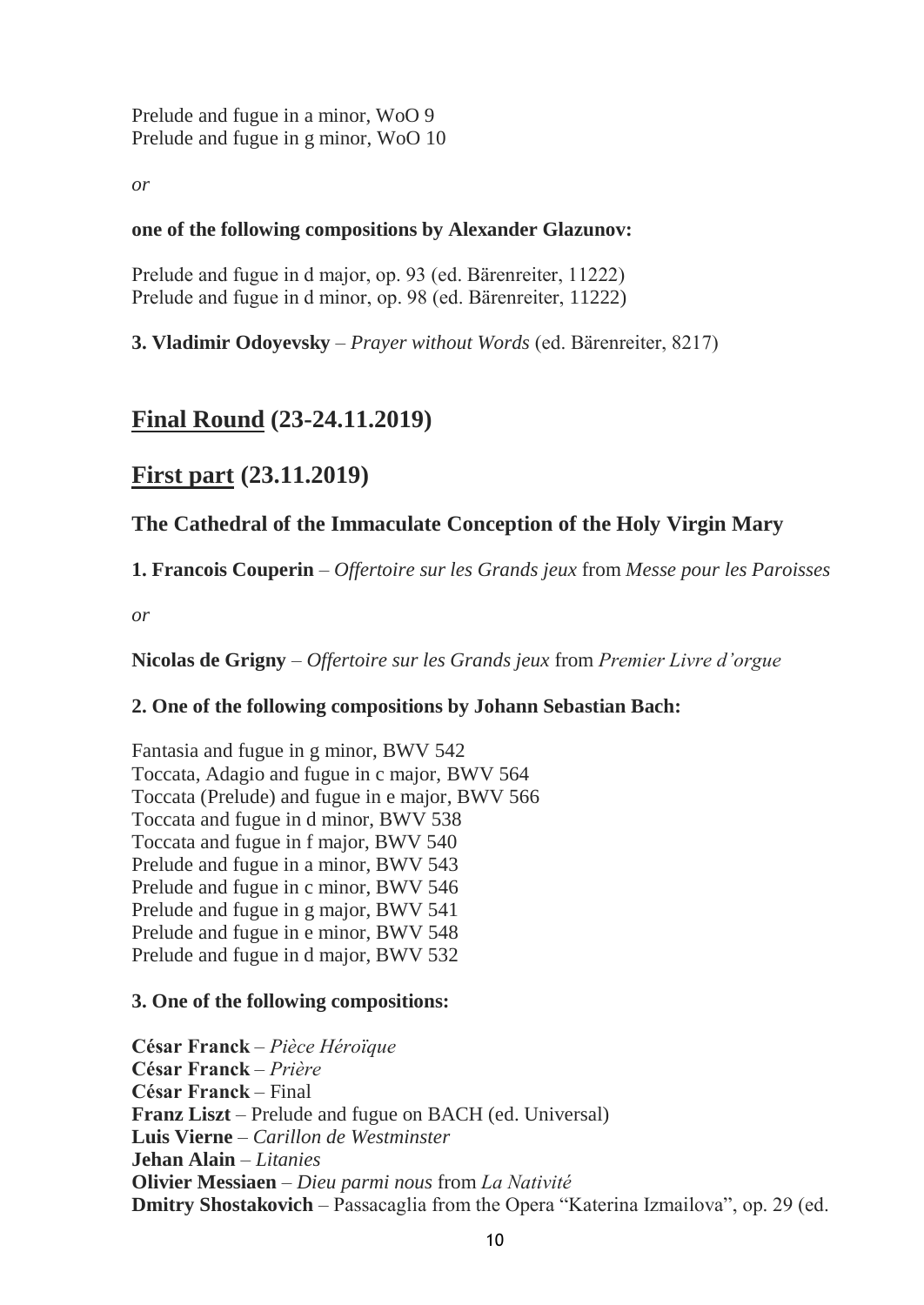Peters, 5750) **Oleg Nirenburg** – Trio-sonata Nr 2 (ed. Bärenreiter, 8217)

# **Second part (24.11.2019)**

#### **The Evangelical-Lutheran SS. Peter-and-Paul's Cathedral**

**1. Johann Sebastian Bach** – Choralbearbeitung *Nun komm', der Heiden Heiland*, BWV 659

**2. Free programme with organ music for Advent and Christmas (duration = 22-25**  min.) appropriate for historical W. Sauer organ (1898)\*

\*The compositions, which have already been performed on previous rounds, are not allowed to include.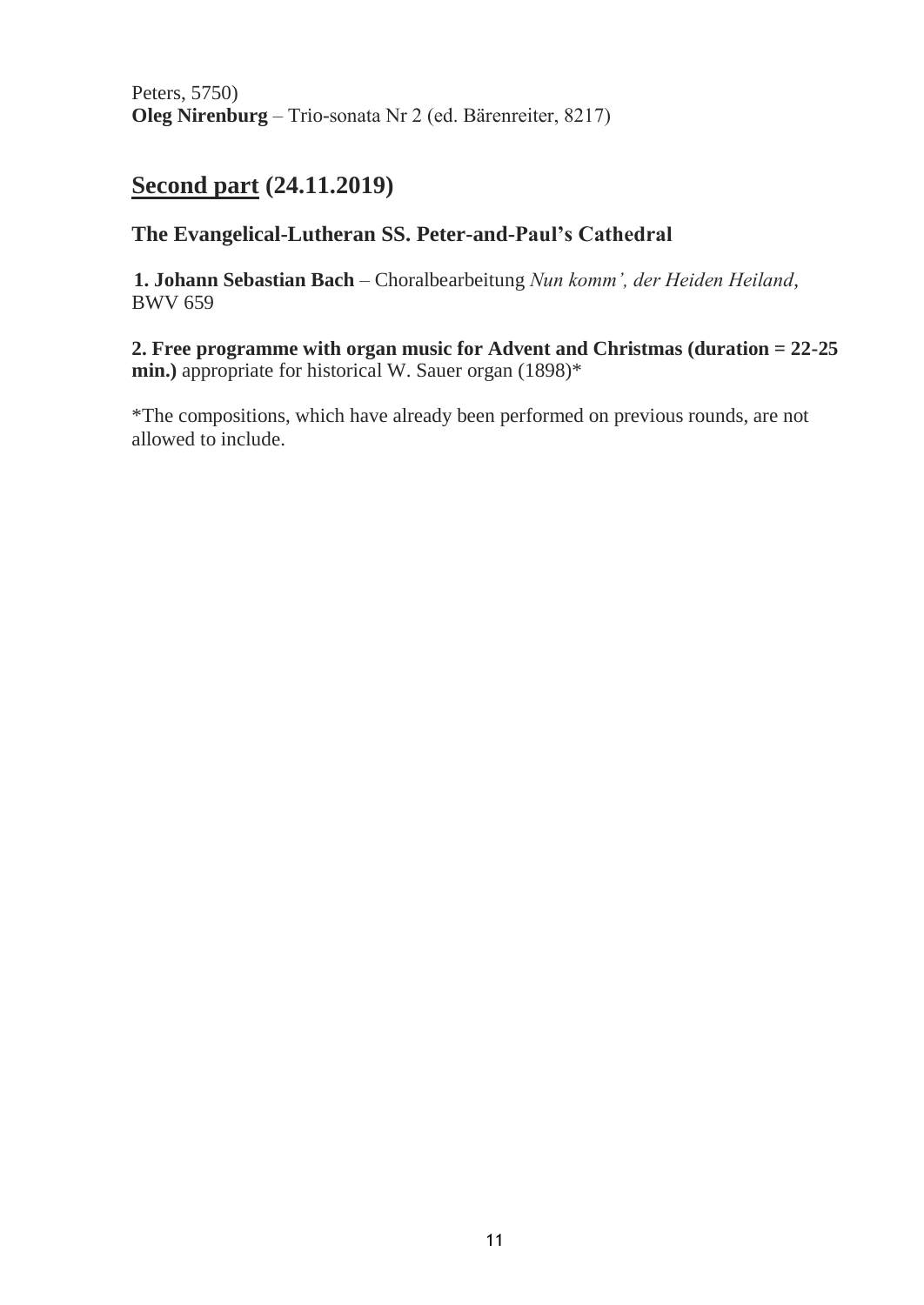# **III. Organ Specifications**

# **The Russian National Museum of Music, S. Prokofiev (Organ) Hall**

Alexander Schuke Organ (Germany, 1976)

| <b>Brustwerk (swell)</b> II $(C-g^3)$                                                                                                                           |                                                    | <b>Hauptwerk I</b> $(C-g^3)$                                                                                                                                                                                                                                           |                                   |
|-----------------------------------------------------------------------------------------------------------------------------------------------------------------|----------------------------------------------------|------------------------------------------------------------------------------------------------------------------------------------------------------------------------------------------------------------------------------------------------------------------------|-----------------------------------|
| 1. Gedackt<br>2. Salizional<br>3. Prinzipal<br>4. Rohrflöte<br>5. Gemshorn<br>6. Sesquialtera 2 fach                                                            | 8'<br>8'<br>4'<br>$4^{\prime}$<br>$2^{\prime}$     | 12. Gedackt-Pommer<br>13. Prinzipal<br>14. Spielpfeife<br>15. Quintadena<br>16. Oktave<br>17. Dulzflöte                                                                                                                                                                | 16'<br>8'<br>8'<br>8'<br>4'<br>4' |
| 7. Quinte<br>8. Sifflöte<br>9. Scharff 4 fach<br>10. Vox humana<br>11. Tremulant                                                                                | 11/3'<br>1'<br>8'                                  | 18. Rohrnassat<br>19. Oktave<br>20. Mixtur 5 fach<br>21. Trompete                                                                                                                                                                                                      | $2 \frac{2}{3}$<br>2'<br>8'       |
| <b>Pedal</b> $(C-f1)$<br>22. Subbass<br>23. Oktave<br>24. Gedacktbass<br>25. Choralbass<br>26. Flachflöte<br>27. Hintersatz 4 fach<br>28. Fagott<br>29. Dulzian | 16'<br>8'<br>8'<br>4'<br>$2^{\prime}$<br>16'<br>8' | <b>Couplers &amp; Combinations:</b><br><b>Brustwerk to Hauptwerk</b><br><b>Brustwerk to Pedal</b><br><b>Hauptwerk to Pedal</b><br>$4$ FK: A, B, C, D (d/I, d/II, d/P)<br>2 Ped. FK $(e, f)$<br>HR zu FK<br>Organo Pleno<br>HR zu Organo Pleno<br>Zungeneinzelabsteller |                                   |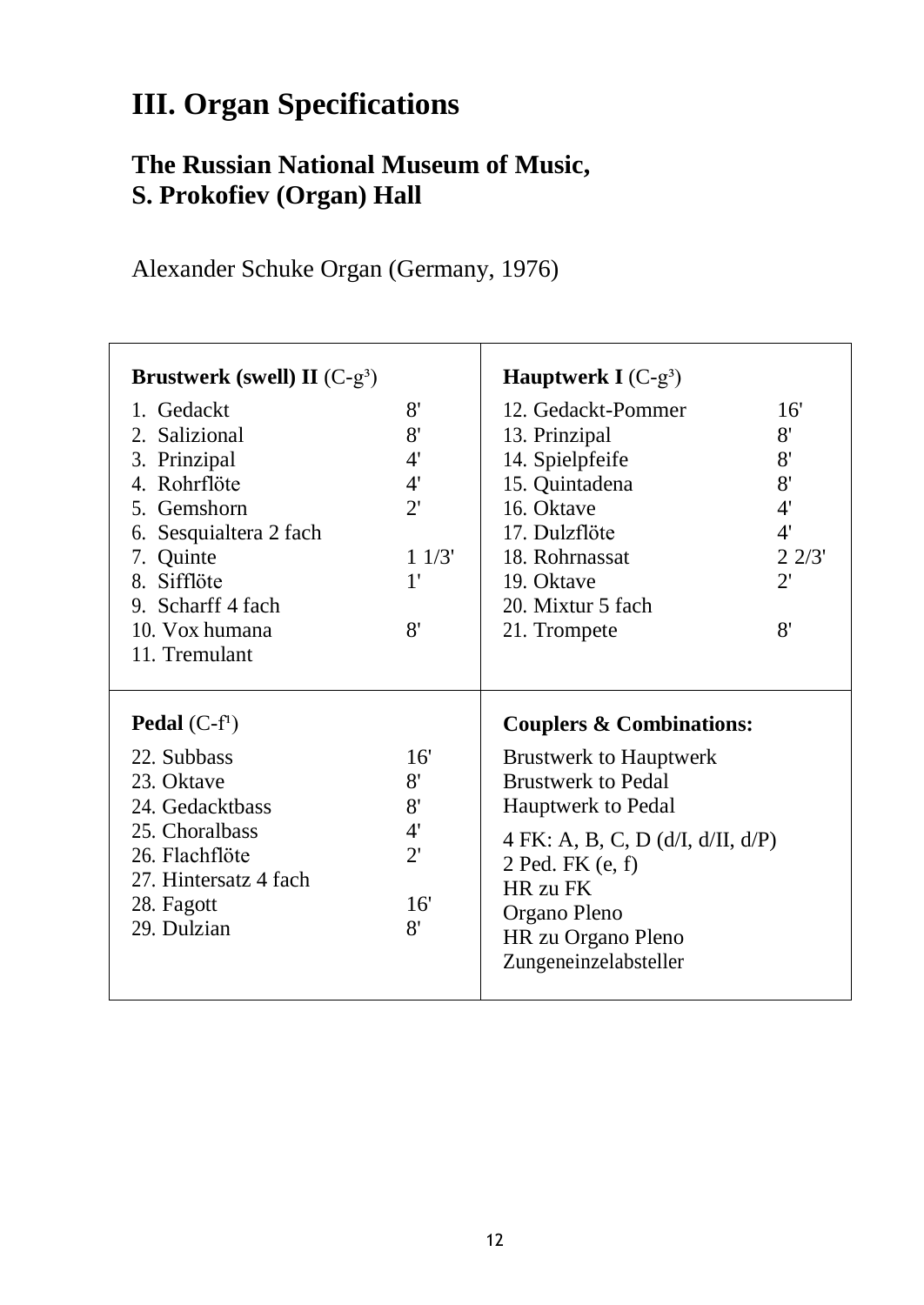# **I. F. Stravinsky Music School, Concert Hall**

| <b>Manual (Hauptwerk)</b> $I(C-a^3)$                                                             |                                            | <b>Manual (Schwellwerk) II <math>(C-a^3)</math></b>                                                         |                                                   |
|--------------------------------------------------------------------------------------------------|--------------------------------------------|-------------------------------------------------------------------------------------------------------------|---------------------------------------------------|
| 1. Principal<br>2. Viola di Gamba<br>3. Bourdon<br>4. Praestant<br>5. Blockflöte<br>6. Doublette | 8'<br>8'<br>8'<br>4'<br>4'<br>$2^{\prime}$ | 8. Rohrgedeckt<br>9. Salicional<br>10. Unda maris ab $c0$<br>11. Traversflöte<br>12. Nasard<br>13. Flautino | 8'<br>8'<br>8'<br>4'<br>$2\;2/3'$<br>$2^{\prime}$ |
| 7. Mixtur II-III                                                                                 | 2'                                         | 14. Terz<br>15. Oboe                                                                                        | $1 \frac{3}{5}$<br>8'                             |
| <b>Pedal</b> $(C-g1)$<br>16. Subbass (Holz)<br>17. Gedeckt (Holz aus Nr. 16)                     | 16'<br>8'                                  | <b>Couplers:</b><br>II/I, I/P, II/P                                                                         |                                                   |

Rieger Organ (Austria, 2014)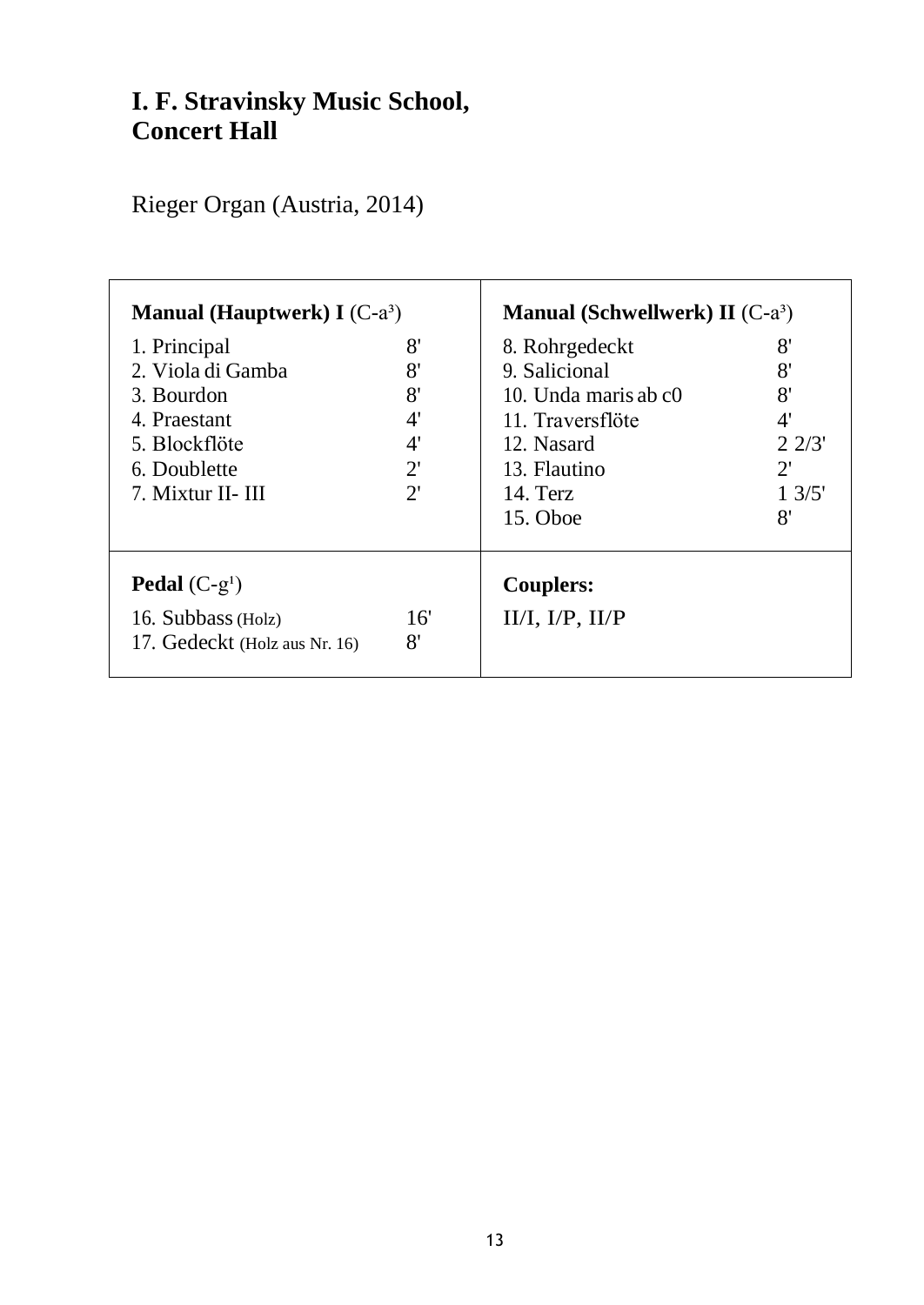# **Russian Gnessins' Academy of Music, Organ Hall**

| <b>Great I</b> $(C-g^3)$                                         |                                      | <b>Swell II</b> $(C-g^3)$                                                                                         |                      |
|------------------------------------------------------------------|--------------------------------------|-------------------------------------------------------------------------------------------------------------------|----------------------|
| Open Diapason<br>Rohrflute<br>Dulciana<br>Principal<br>Fifteenth | 8'<br>8'<br>8'<br>4'<br>$2^{\prime}$ | Open Diapason<br>Vox Angelica<br>Gemshorn<br>Oboe<br>Tremulant                                                    | 8'<br>8'<br>4'<br>8' |
| <b>Pedal</b> $(C-e^1)$<br><b>Bourdon</b>                         | 16'                                  | <b>Couplers:</b><br><b>Great to Pedal</b><br>Swell to Pedal<br>Swell to Great<br><b>Swell to Great Sub Octave</b> |                      |

Henry Jones Organ (England, 1871)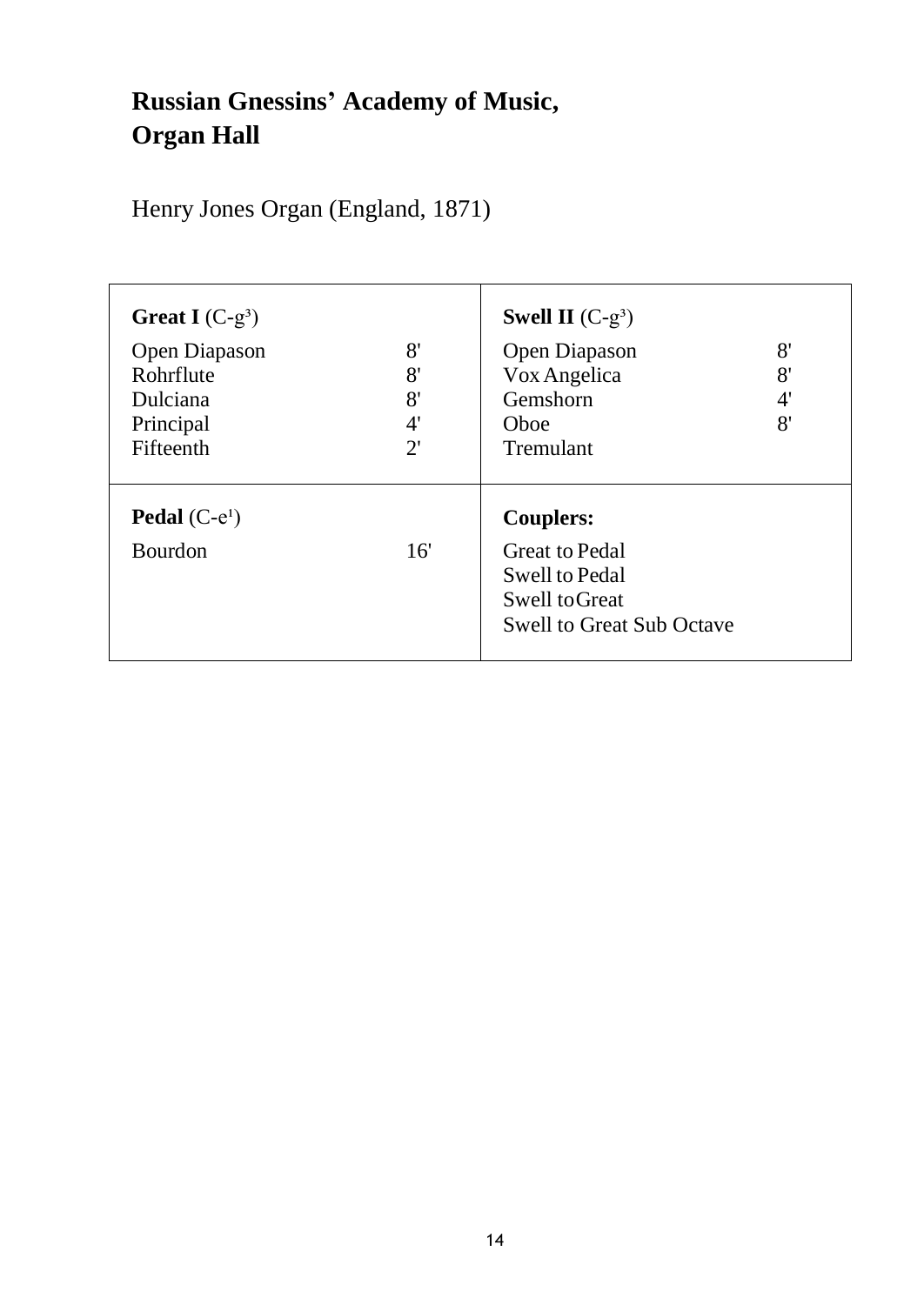# **The Cathedral of the ImmaculateConception of the Holy Virgin Mary**

Theodor Kuhn Organ (Switzerland, 1955)

| <b>Brustwerk (swell) IV</b>                                                                                                                                                                                                                        | <b>Rückpositiv I</b>                                                                                                                                                                                                                                                                                | <b>Oberwerk (swell) III</b>                                                                                                                                                                                                                                                                                                                            |
|----------------------------------------------------------------------------------------------------------------------------------------------------------------------------------------------------------------------------------------------------|-----------------------------------------------------------------------------------------------------------------------------------------------------------------------------------------------------------------------------------------------------------------------------------------------------|--------------------------------------------------------------------------------------------------------------------------------------------------------------------------------------------------------------------------------------------------------------------------------------------------------------------------------------------------------|
| 1. Schalmei 4'<br>$2.$ Regal $8'$<br>3. Terzzimbel 3 fach 1/5'<br>4. Scharf 4 fach 1'<br>5. Sifflöte 1'<br>6. Larigot 1 1/3'<br>7. Flageolet 2'<br>8. Quintflöte 2 2/3'<br>9. Gedacktflöte 4'<br>10. Oktave 4'<br>11. Gedackt 8'<br>12. Suavial 8' | 13. Musette 4'<br>14. Cromorne 8'<br>15. Dulzian 16'*<br>16. Zimbel 3 fach $1/2$<br>17. Mixtur 4 fach 1'<br>18. Sesquialtera $2 \frac{2}{3} + 1 \frac{3}{5}$<br>19. Flöte 2'<br>20. Superoktave 2'<br>21. Rohrflöte4'<br>22. Praestant 4'<br>23. Quintaden 8'<br>24. Gedackt 8'<br>25. Prinzipal 8' | 26. Clairon 4'<br>27. Oboe 8'<br>28. Trompete harm. 8'<br>29. Basson 16'<br>30. Scharf 4 fach 1'<br>31. Mixtur 4-5 fach 2'<br>32. Terz 1 3/5'<br>33. Quinte 2 2/3'<br>34. Waldflöte 2'<br>35. Superoktave 2'<br>36. Nachthorn 4'<br>37. Oktave 4'<br>38. Unda maris 8'<br>39. Salizional 8'<br>40. Rohrflöte 8'<br>41. Prinzipal 8'<br>42. Gedackt 16' |
| Koppeln:                                                                                                                                                                                                                                           | <b>Hauptwerk II</b>                                                                                                                                                                                                                                                                                 | <b>Pedal</b>                                                                                                                                                                                                                                                                                                                                           |
| 43. IV/III<br>44. III/II<br>45. I/II<br>46. IV/P<br>$47.$ III/P<br>48. $II/P$<br>49. I/P<br><b>Crescendo</b><br><b>200 Zetzerkombinationen</b>                                                                                                     | 50. Prinzipal 16'<br>51. Quintaden 16'<br>52. Prinzipal 8'<br>53. Bordun 8'<br>54. Offenflöte 8'<br>55. Oktave 4'<br>56. Hohlflöte 4'<br>57. Gemshorn 4'<br>58. Superoktave 2'<br>59. Mixtur maj. 5 fach 2'<br>60. Mixtur min. 5 fach 1'<br>61. Kornett 5 fach 4'<br>62. Bombarde 16'               | 65. Prinzipalbass 32'*<br>66. Prinzipalbass 16'<br>67. Subbass 16'<br>68. Gedacktbass 16'<br>69. Prinzipal 8'<br>70. Grossterz 6 2/5'<br>71. Spitzflöte 8'<br>72. Oktave 4'<br>73. Flöte 4'<br>74. Nachthorn 2'<br>75. Rauschpfeifen 5 fach 4'<br>76. Acuta 5 fach 2'<br>77. Posaune 16'                                                               |

\* currently not in function